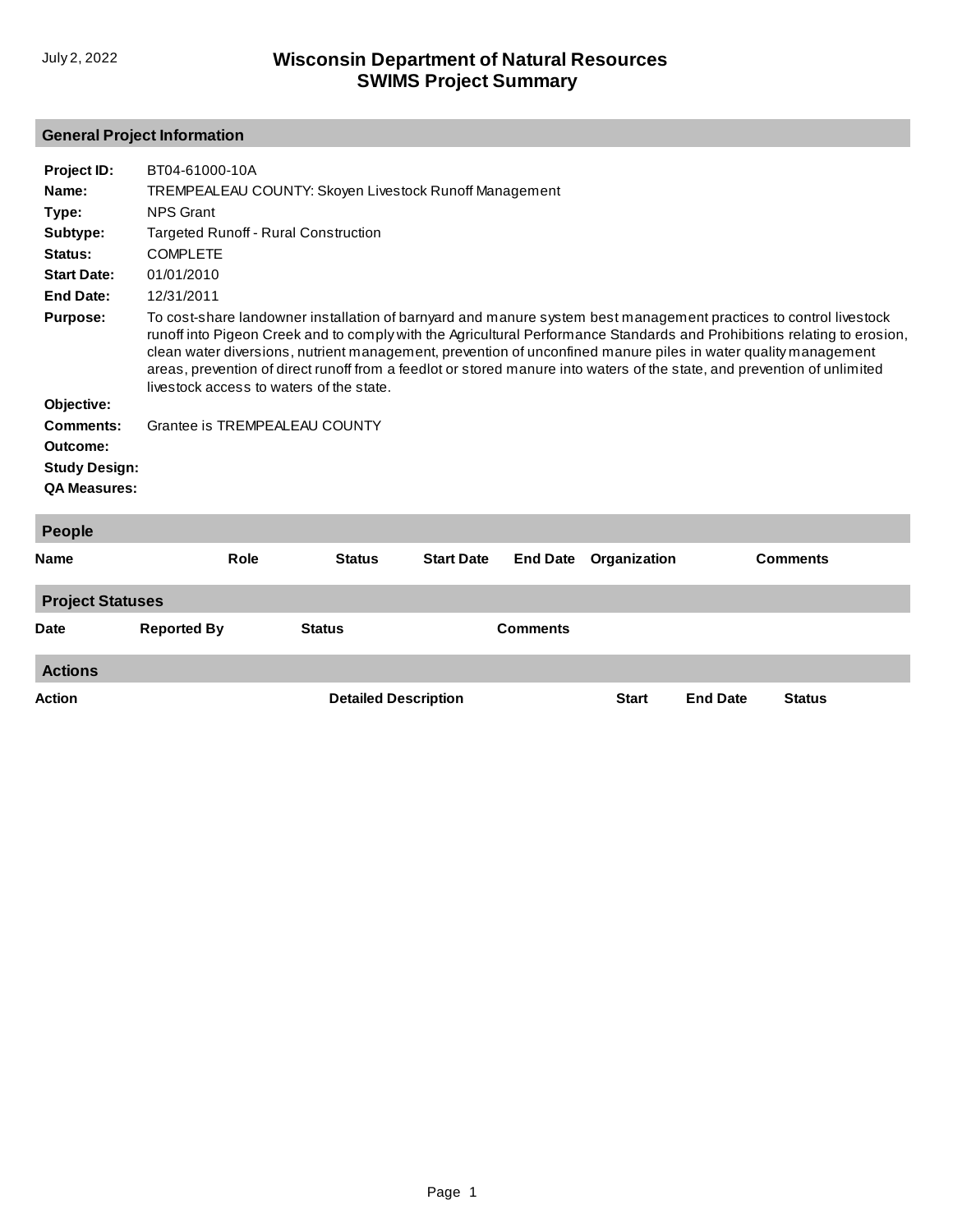## **SWIMS Project Summary** July 2, 2022 **Wisconsin Department of Natural Resources**

| <b>Action</b>                                                               |                                                                                            | <b>Detailed Description</b> |              | <b>Start</b>         | <b>End Date</b> | <b>Status</b>   |  |  |
|-----------------------------------------------------------------------------|--------------------------------------------------------------------------------------------|-----------------------------|--------------|----------------------|-----------------|-----------------|--|--|
| Runoff Grant - Targeted Runoff Rural                                        |                                                                                            |                             |              | 01/01/2010           | 12/31/2011      | <b>COMPLETE</b> |  |  |
| Details:                                                                    | <b>Parameter</b>                                                                           | <b>Value/Amount</b>         | <b>Units</b> |                      | <b>Comments</b> |                 |  |  |
| Clean Water Diversions in<br>WQMA: Number of animal<br>units for diversions |                                                                                            | 100                         |              | <b>AUs</b>           |                 |                 |  |  |
|                                                                             | Clean Water Diversions in<br>WQMA: Number of farms with<br>diversions                      | $\mathbf{1}$                |              |                      |                 |                 |  |  |
|                                                                             | Clean Water Diversions in<br>WQMA: Pollutant load<br>reduction                             | 36                          | Ibs          |                      |                 |                 |  |  |
|                                                                             | Nutrient Management on<br>Agricultural Land: Acres<br>planned                              | 175<br>Acres                |              |                      |                 |                 |  |  |
|                                                                             | Prohibition: Direct Runoff from 1<br>Feedlot/Stored Manure:<br><b>Number of Facilities</b> |                             | Facility     |                      |                 |                 |  |  |
|                                                                             | Prohibition: Direct Runoff from 100<br>Feedlot/Stored Manure:<br>Number of animal units    |                             |              | <b>AUs</b>           |                 |                 |  |  |
|                                                                             | Prohibition: Direct Runoff from 36.3<br>Feedlot/Stored Manure:<br>Pollutant load reduction |                             |              | Ibs<br>Farm          |                 |                 |  |  |
|                                                                             | Prohibition: Unconfired<br>Manure Pile in WQMA: Number<br>of farms                         | 1                           |              |                      |                 |                 |  |  |
| Prohibition: Unlimited<br>Livestock Access: Feet of bank<br>protected       |                                                                                            | 1000                        | <b>FT</b>    |                      |                 |                 |  |  |
|                                                                             | Prohibition: Unlimited<br>Livestock Access: Number of<br>farms                             | 1                           | Farm         |                      |                 |                 |  |  |
| Sheet, rill and wind erosion:                                               |                                                                                            | 175                         |              | Acres                |                 |                 |  |  |
| <b>Grant Awarded</b>                                                        | Acres meeting "T"                                                                          |                             |              | 01/01/2010           | 12/31/2011      | <b>COMPLETE</b> |  |  |
| <b>Monitoring Stations</b>                                                  |                                                                                            |                             |              |                      |                 |                 |  |  |
| <b>Station ID</b>                                                           | <b>Name</b>                                                                                |                             |              | <b>Comments</b>      |                 |                 |  |  |
| <b>Assessment Units</b>                                                     |                                                                                            |                             |              |                      |                 |                 |  |  |
| <b>WBIC</b>                                                                 | <b>Local Name</b><br><b>Segment</b>                                                        |                             |              | <b>Official Name</b> |                 |                 |  |  |
| <b>Lab Account Codes</b>                                                    |                                                                                            |                             |              |                      |                 |                 |  |  |
| <b>Account Code</b>                                                         | <b>Description</b>                                                                         |                             |              | <b>Start Date</b>    |                 | <b>End Date</b> |  |  |
| <b>Forms</b>                                                                |                                                                                            |                             |              |                      |                 |                 |  |  |
| <b>Form Code</b>                                                            | <b>Form Name</b>                                                                           |                             |              |                      |                 |                 |  |  |
| <b>Methods</b>                                                              |                                                                                            |                             |              |                      |                 |                 |  |  |
| <b>Method Code</b>                                                          | <b>Description</b>                                                                         |                             |              |                      |                 |                 |  |  |
| <b>Fieldwork Events</b>                                                     |                                                                                            |                             |              |                      |                 |                 |  |  |